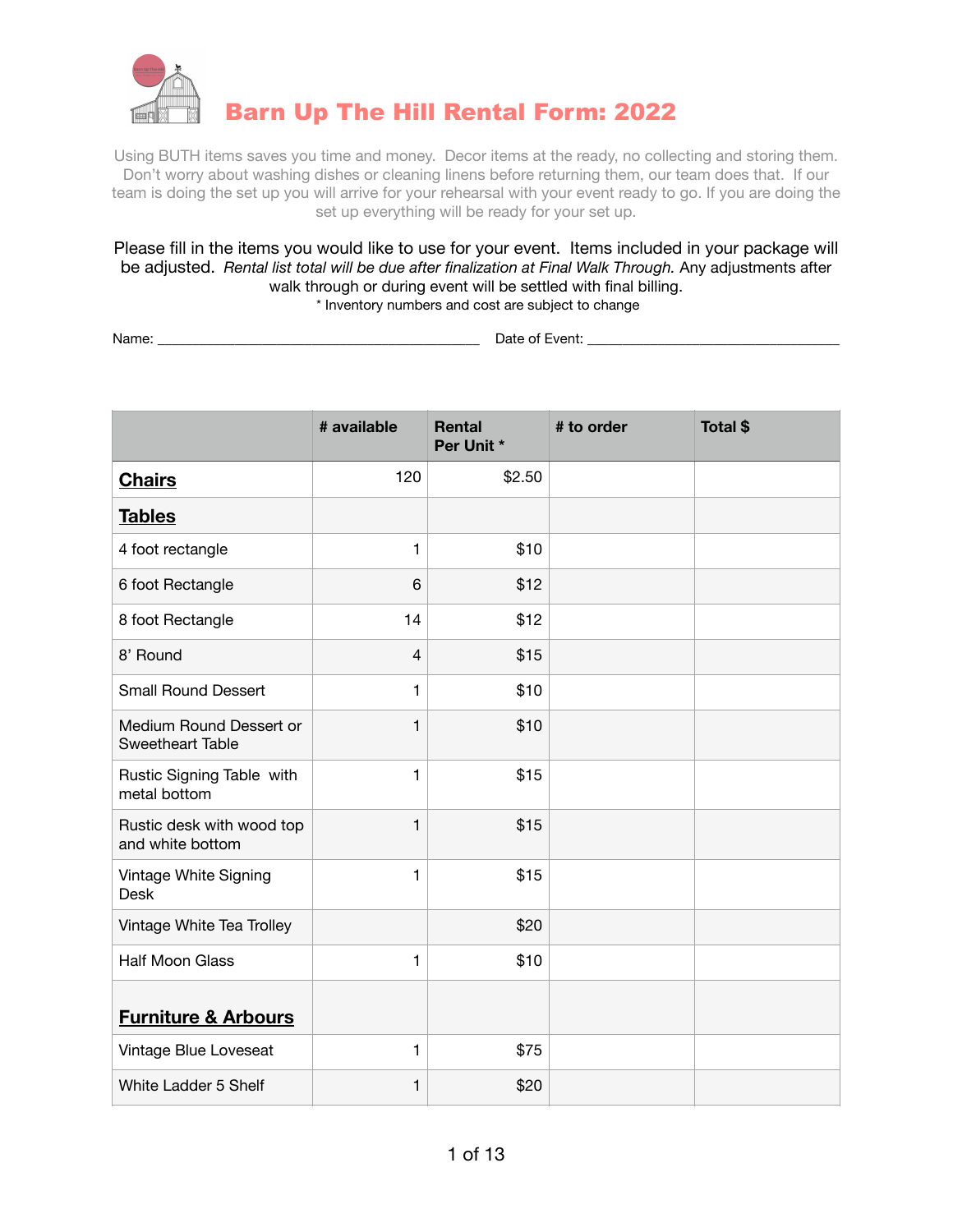| Steamer Barrel Top Trunk                                              | $\mathbf{1}$   | \$20          |  |
|-----------------------------------------------------------------------|----------------|---------------|--|
| Shabby Chic White Trunk                                               | $\mathbf{1}$   | \$20          |  |
| <b>Traditional Arbour</b>                                             | $\mathbf{1}$   | \$50          |  |
| A Frame Arbour                                                        | $\mathbf{1}$   | \$50          |  |
| Mountain Range Arbour<br>set                                          | 1 set          | \$75          |  |
| Hexagon Arbour                                                        | $\mathbf{1}$   | \$75          |  |
| Twig Arbour front for<br>Hexagon Arbour                               | 1              | \$100         |  |
| <b>Birch Arbour</b>                                                   | $\mathbf{1}$   | \$75          |  |
| Antique Door with stand                                               | $\overline{c}$ | \$20          |  |
| Antique Doors as Arbour                                               | $\mathbf{1}$   | \$45          |  |
| <b>Wine Barrels</b>                                                   | 5              | \$30          |  |
| Wine Barrel Bar Top 8'                                                | $\mathbf{1}$   | \$15          |  |
| Large Bar                                                             | $\mathbf{1}$   | \$50          |  |
| Small Bar                                                             | $\mathbf{1}$   | \$25          |  |
| Drink Canoe with tubs                                                 | $\mathbf{1}$   | \$75          |  |
| Food Canoe with panel                                                 | $\mathbf{1}$   | \$75          |  |
| Canoe Wood Base                                                       | Set of 3       | \$25          |  |
|                                                                       |                |               |  |
| <b>Signs</b>                                                          |                |               |  |
| Reserved signs                                                        | $\overline{2}$ | Complimentary |  |
| <b>Rustic A Frame Chalk</b><br>Board                                  | 1              | \$20          |  |
| Table Top Chalk Boards<br>8"x6"                                       | $\overline{4}$ | \$4           |  |
| <b>Rustic Standing Easel</b>                                          | $\mathbf{1}$   | \$10          |  |
| <b>Black Metal Easel</b>                                              | $\mathbf{1}$   | \$10          |  |
| <b>Rustic Seating Chart</b><br>Holds 4x6 cards for up to<br>12 tables | $\mathbf{1}$   | \$30          |  |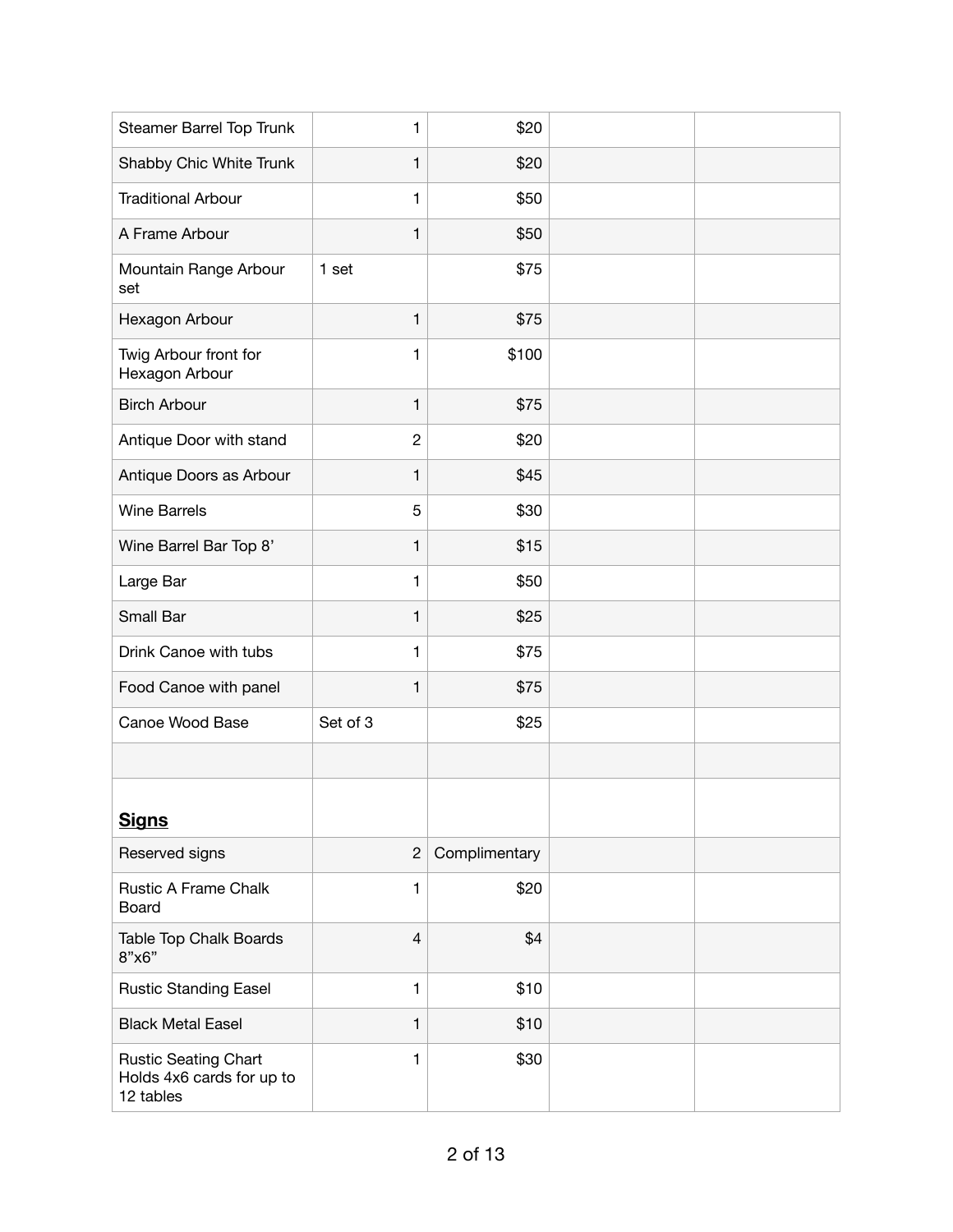| Pick A Seat Standing Sign                                                             | $\mathbf{1}$ | \$20 |  |
|---------------------------------------------------------------------------------------|--------------|------|--|
| Rustic Welcome to our<br>Wedding - Large                                              | $\mathbf{1}$ | \$25 |  |
| <b>With Easel</b>                                                                     |              | \$35 |  |
| Contemporary<br>Welcome to our Wedding -<br>Medium<br>Dark wood with white<br>writing | $\mathbf{1}$ | \$20 |  |
| <b>With Easel</b>                                                                     |              | \$30 |  |
| Antique Gold Mirror for<br>welcome sign or seating<br>chart                           | $\mathbf{1}$ | \$25 |  |
| Red Framed Mirror for<br>welcome sign or seating<br>chart                             | 1            | \$25 |  |
| Love You To The Moon<br>with clips for photos                                         | $\mathbf{1}$ | \$20 |  |
| Love is Patient, Love is<br>Table top sign                                            | $\mathbf{1}$ | \$8  |  |
| I will love you to the day<br>after Forever<br>Table Top sign                         | 1            | \$5  |  |
| I Have found the one<br>whom my soul loves                                            | $\mathbf{1}$ | \$25 |  |
| <b>With Easel</b>                                                                     |              | \$35 |  |
| Above All else love each<br>other deeply                                              | $\mathbf{1}$ | \$25 |  |
| <b>With Easel</b>                                                                     |              | \$35 |  |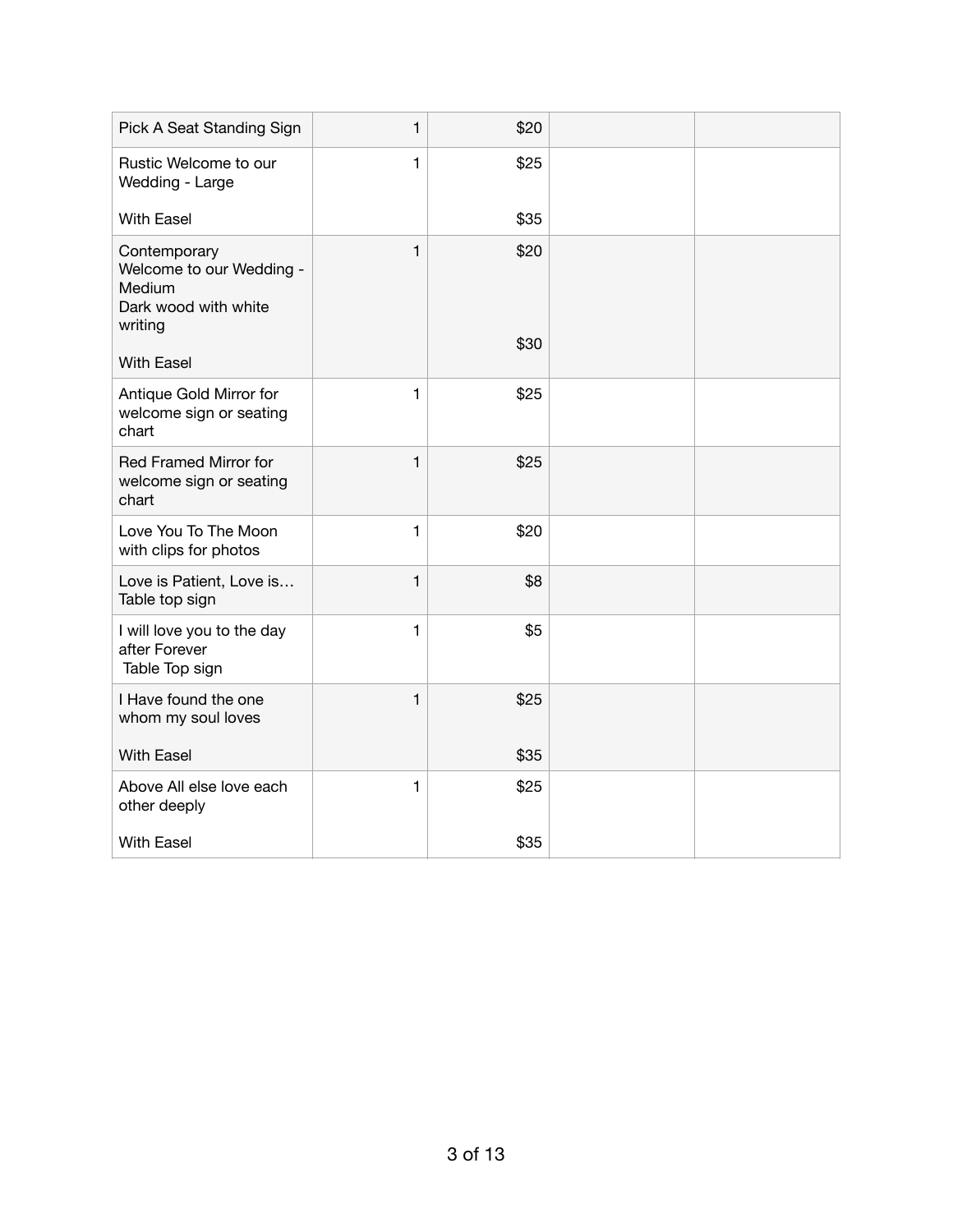| Please sign our guest<br>book                                                                                    | 1            |      |  |
|------------------------------------------------------------------------------------------------------------------|--------------|------|--|
| A. Dark Wood, gold writing<br>on stand                                                                           |              | \$5  |  |
| B. Rustic Wood with white<br>writing                                                                             |              | \$8  |  |
| C. Farmhouse Modern<br>Black White writing- Mini<br>chalkboard style                                             |              | \$8  |  |
| D. Mini grey rustic with<br>white writing                                                                        |              | \$2  |  |
| E. White Guestbook Cut<br>Out                                                                                    |              | \$5  |  |
| Sign our Jenga Guest<br>Book Acrylic sign with<br>stand                                                          | 1            | \$8  |  |
| Sign our Polaroid Guest<br>Book Sign                                                                             | 1            | \$5  |  |
| In Loving Memory Acrylic<br>sign with stand                                                                      | 1            | \$8  |  |
| Family Dessert Tree Sign                                                                                         | 1            | \$5  |  |
| Mr & Mrs Cut Out Sign                                                                                            | 1            | \$5  |  |
| Moss LOVE Letters Set<br>5" tall                                                                                 | 1            | \$10 |  |
| LOVE 2 foot tall & thin<br>White Set                                                                             | 1            | \$15 |  |
| LOVE 2 foot tall Wide with<br>heart set                                                                          | 1            | \$15 |  |
| Rustic LOVE 2 foot tall<br>with heart set                                                                        | $\mathbf{1}$ | \$15 |  |
| <b>Table Clothes:</b><br>Includes regular cleaning &<br>pressing. Excessive stains<br>will incur damage charges. |              |      |  |
| 6 foot Rectangular<br>White 60" x 102"                                                                           | 24           | \$18 |  |
| 8 foot Rectangular<br>White 60 x 126"                                                                            | 27           | \$18 |  |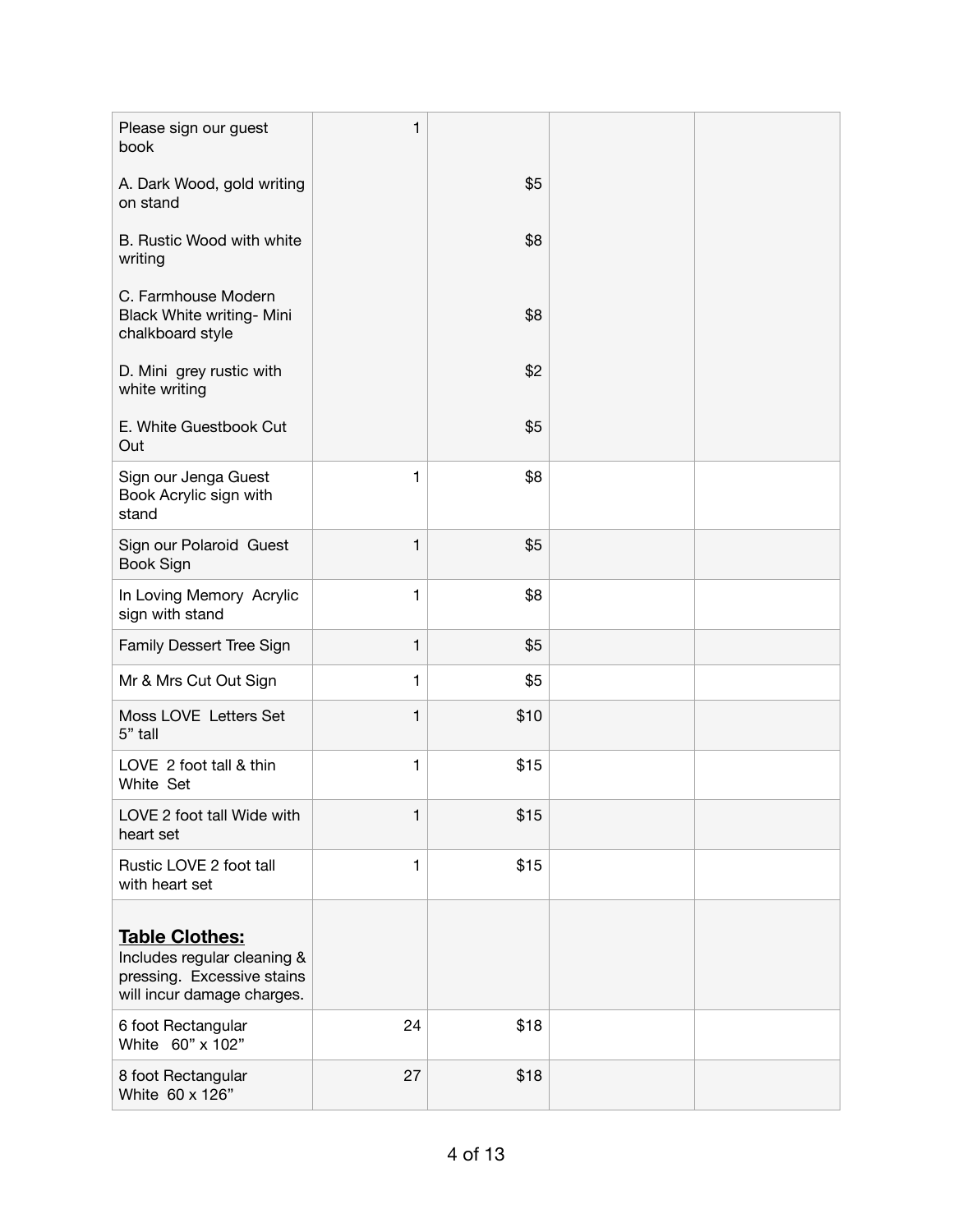| 8 foot Round<br>White 120"                                          | 6               | \$18 |  |
|---------------------------------------------------------------------|-----------------|------|--|
| Dessert Table Round 90"                                             | $\overline{c}$  | \$12 |  |
| <b>Head Table</b><br>White 90" x 156"                               | 6               | \$25 |  |
| <b>Buffet Table</b><br>Black 90" x 132"<br>Note 2 covers 3 ' tables | $\overline{c}$  | \$15 |  |
| Dusty Rose Crinkle<br>Taffeta Rectangle<br>90" x "132               | $\overline{4}$  | \$20 |  |
| Lace - White Rectangle<br>60" x 120"                                | 10              | \$20 |  |
| <b>Table Runners</b>                                                |                 |      |  |
| <b>Burlap</b>                                                       | 12              | \$8  |  |
| Burlap for 16' head table                                           | $\mathbf{1}$    | \$14 |  |
| <b>Natural Gauze</b>                                                | 12              | \$10 |  |
| Terra Cotta Chiffon                                                 | 16              | \$10 |  |
| <b>White Lace</b>                                                   | 12              | \$10 |  |
| Sage Green Gauze                                                    | 12              | \$10 |  |
| Light Sage Gauze                                                    | 12              | \$10 |  |
| Forest Green                                                        | 12              | \$8  |  |
| Teal                                                                | 12              | \$8  |  |
| Dusty Blue Gauze                                                    | 12              | \$10 |  |
| Navy Blue                                                           | 12              | \$8  |  |
| <b>Light Dusty Blue</b>                                             | 12 <sub>2</sub> | \$8  |  |
| Lavender                                                            | 12 <sub>2</sub> | \$8  |  |
| Dusty Rose Gauze                                                    | 12 <sub>2</sub> | \$10 |  |
| <b>Blush Pink Gauze</b>                                             | 12              | \$10 |  |
| Burgundy                                                            | 12 <sub>2</sub> | \$8  |  |
| Egg Plant                                                           | 12              | \$8  |  |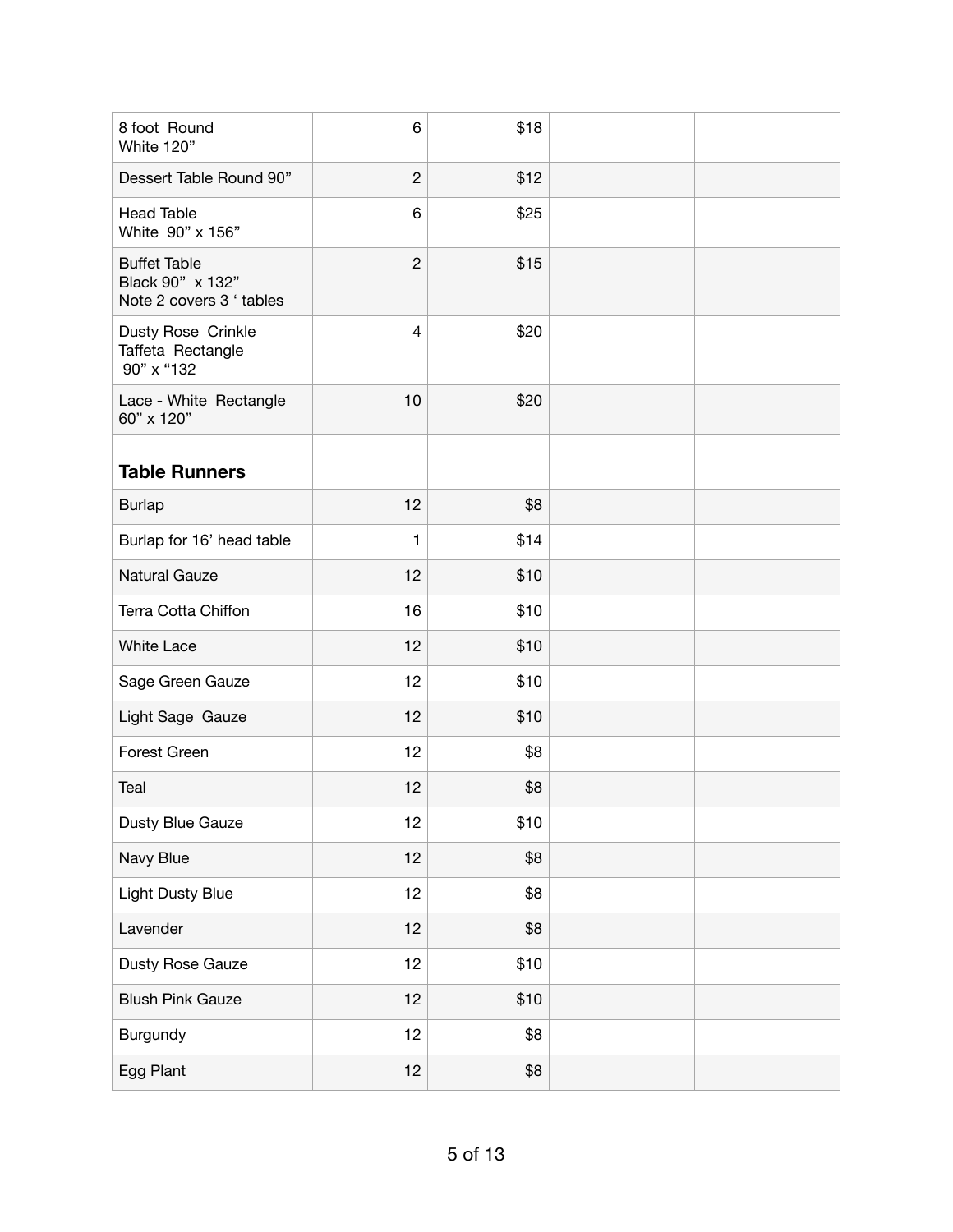| <b>Burnt Orange</b>                                                               | 12                  | \$8                  |  |
|-----------------------------------------------------------------------------------|---------------------|----------------------|--|
| Decor, Chiffon<br><b>Scarfs &amp; Macrame</b><br>for Arbours, head table<br>decor |                     | \$20 per scarf       |  |
| White<br>27.5 " wide, 18 long                                                     | $\overline{2}$      |                      |  |
| <b>Dusty Rose</b><br>29" wide, 18' long                                           | $\mathbf{1}$        |                      |  |
| Navy Blue<br>29" wide, 18' long                                                   | $\mathbf{1}$        |                      |  |
| <b>BOHO Macrame Panels</b><br>10 feet long 13" wide                               | $\overline{2}$      | \$24 for the set     |  |
| <b>BOHO Macrame Feather</b><br>Hanging                                            | $\mathbf{1}$        | \$50                 |  |
| <b>BOHO Macrame Feathers</b><br>Only                                              |                     |                      |  |
| Large<br>Medium                                                                   | $\mathbf{2}$<br>3   | \$15<br>\$10         |  |
| <b>Table Numbers:</b>                                                             | 12 of each<br>style | \$1.50 per<br>number |  |
| Acrylic numbers with<br>stump                                                     |                     |                      |  |
| Wood Round Standing<br>Small                                                      |                     |                      |  |
| <b>Wood Round Standing</b><br>Large                                               |                     |                      |  |
| Aged Wood Round Flat                                                              |                     |                      |  |
| Wood Standing Hexagon                                                             |                     |                      |  |
| <b>Gold Standing Hexagon</b>                                                      |                     |                      |  |
| Shabby Chic Ribbon Rose<br>& White Standing Hexagon                               |                     |                      |  |
| Wood Square with silver<br>metal                                                  |                     |                      |  |
| BOHO Wood Square with<br>string art numbers                                       |                     |                      |  |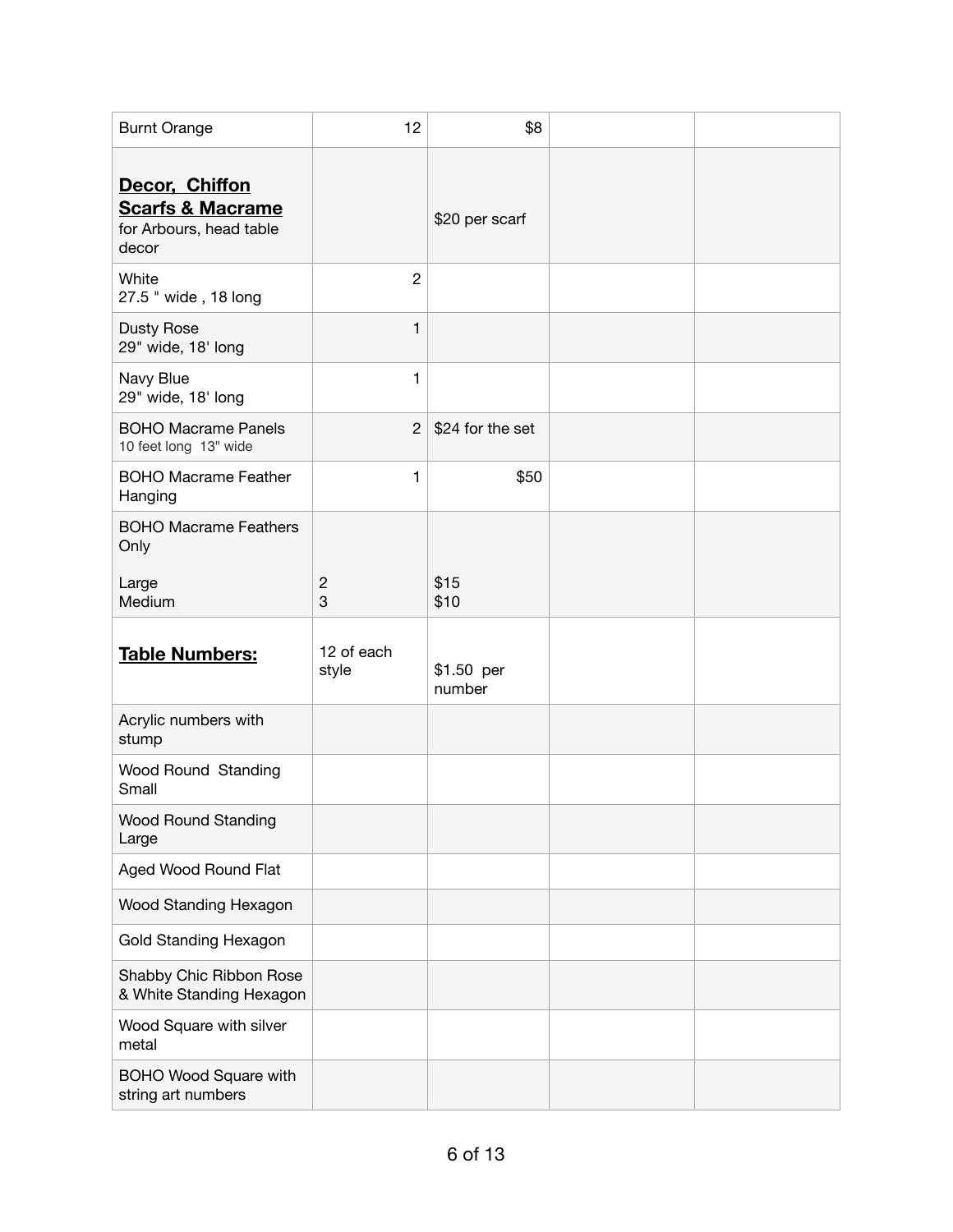| Classic Triangle                                                                                 |                 |              |  |
|--------------------------------------------------------------------------------------------------|-----------------|--------------|--|
| Floral Round number                                                                              |                 |              |  |
| Wine Bottle hanging<br>numbers                                                                   |                 |              |  |
| <b>Wreaths &amp; Floral</b><br><b>Items</b>                                                      |                 |              |  |
| Oval Twig Wreath with<br>white flowers - Large                                                   | $\mathbf{1}$    | \$25         |  |
| Twig Wreath - Giant<br>Installed                                                                 | $\mathbf{1}$    | \$75         |  |
| White & Green Floral<br>Swag 4-5'                                                                | $\mathbf{1}$    | \$50         |  |
| Pretty in Pink Floral Swag<br>$4 - 5'$                                                           | $\mathbf{1}$    | \$50         |  |
| <b>Rustic Sunflower Swag</b><br>$4 - 5'$                                                         | $\mathbf{1}$    | \$50         |  |
| English Ivy Garland 6'                                                                           | 10              | \$5          |  |
| Eucalyptus Garland 6.5'                                                                          | 12              | \$5          |  |
| Shepherds Hook Set for<br>hanging floral jars or signs                                           | 10              | \$20 for set |  |
| Hanging Mason Jars                                                                               | 10 <sub>1</sub> | \$2.50 each  |  |
| <b>Decor Items</b>                                                                               |                 |              |  |
| Rustic Mason Jar<br>Centerpiece<br>Does not include flowers                                      | 12              | \$10         |  |
| <b>Rustic Wood Vases</b><br>Tall<br>Medium<br>Short                                              | 12<br>12<br>12  | \$2          |  |
| <b>Tied Trio Set</b>                                                                             | 12              | \$6          |  |
| Wood card holders for<br>guest names, table<br>number cards & menus<br>Rustic or<br><b>Birch</b> | 120             | \$1          |  |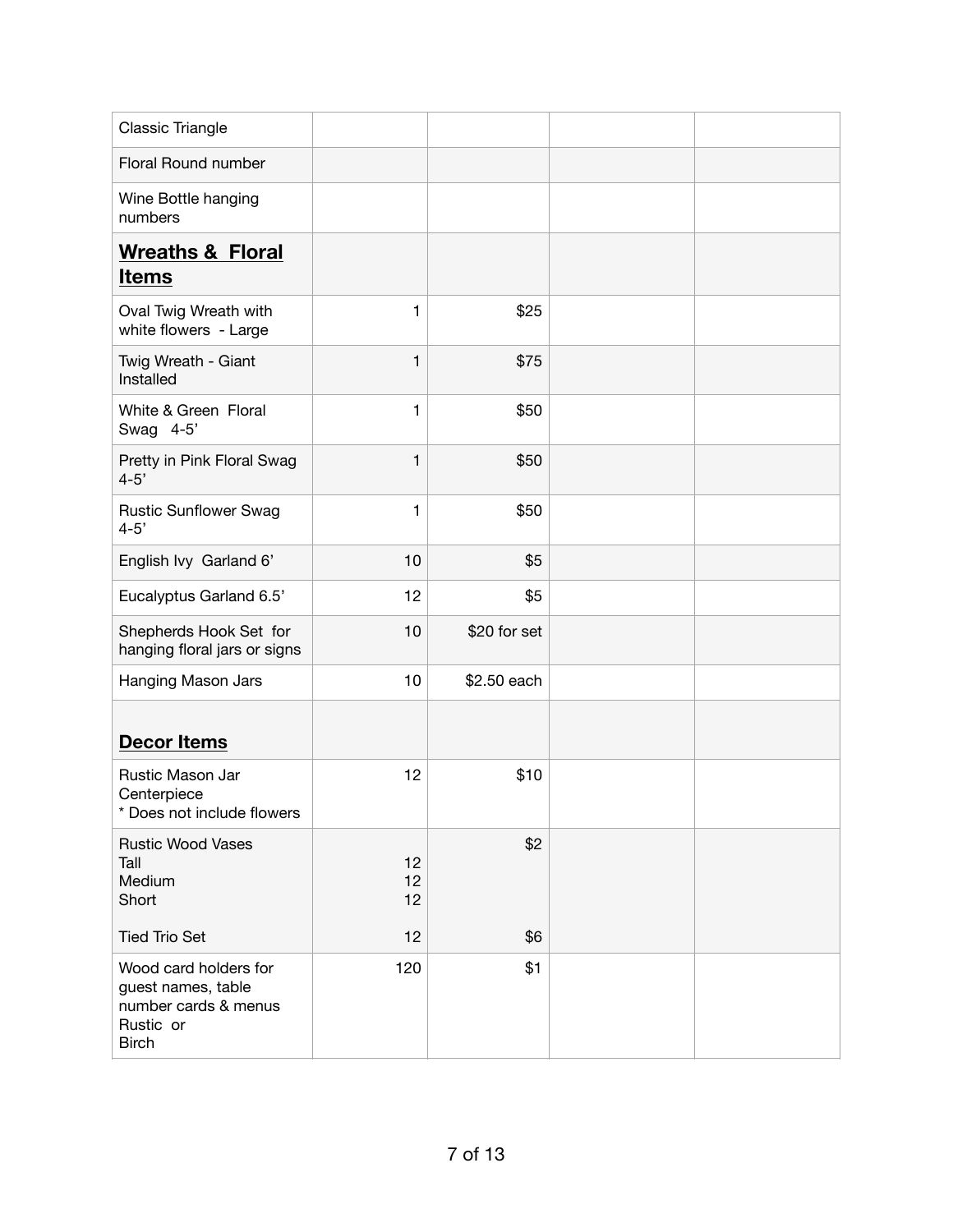| <b>Seating Chart Logs</b><br>Holds Cards for<br>6-8 cards or<br>8-10 cards                                                                        | 12                                  | \$5                  |  |
|---------------------------------------------------------------------------------------------------------------------------------------------------|-------------------------------------|----------------------|--|
| Wood Log Votive candle<br>holders 5 per log<br>* Log only does not have<br>candles                                                                | 12                                  | \$5                  |  |
| <b>Wood Round Table</b><br>Wreaths                                                                                                                | 12                                  | \$5                  |  |
| <b>Custom Wood Round</b><br>Wine Glass Tags<br>Plain Wood Tags<br>With Chalk Paint                                                                | Set of 50                           | \$12.50<br>\$25.00   |  |
| <b>Crystal Candle Holders</b><br>Sets of 2<br>With Tea Lights (Battery)                                                                           | 24                                  | \$2<br>\$2.50        |  |
| Pillar Candle Lights                                                                                                                              | 12                                  | \$3.50               |  |
| <b>Lanterns</b><br><b>Style Options:</b><br><b>BOHO Cream</b><br>Geo Bronze<br><b>Traditional White</b><br>Black Wire with rope<br>Large<br>Small | 12<br>12<br>12<br>$\mathbf{2}$<br>6 | \$8 each<br>\$5 each |  |
| <b>With Pillar Candles</b>                                                                                                                        |                                     | \$10                 |  |
| <b>White Scalloped Tins</b>                                                                                                                       | 12                                  | \$2                  |  |
| Gold Geo Shapes                                                                                                                                   | 12                                  | \$1                  |  |
| Mirrors for Tables<br>Round 8"<br>Square 8"                                                                                                       | 12                                  | \$2                  |  |
| Rustic Twig Basket with<br>handle LG                                                                                                              | 1                                   | \$15                 |  |
| White Basket with handle<br><b>MD</b>                                                                                                             | $\mathbf{1}$                        | \$10                 |  |
| <b>BOHO Flower Basket with</b><br>handle                                                                                                          | 1                                   | \$5                  |  |
| Basic Basket light wicker                                                                                                                         | $\mathbf{1}$                        | \$2                  |  |
| Rustic Rectangular<br><b>Baskets</b>                                                                                                              | $\overline{c}$                      | \$10                 |  |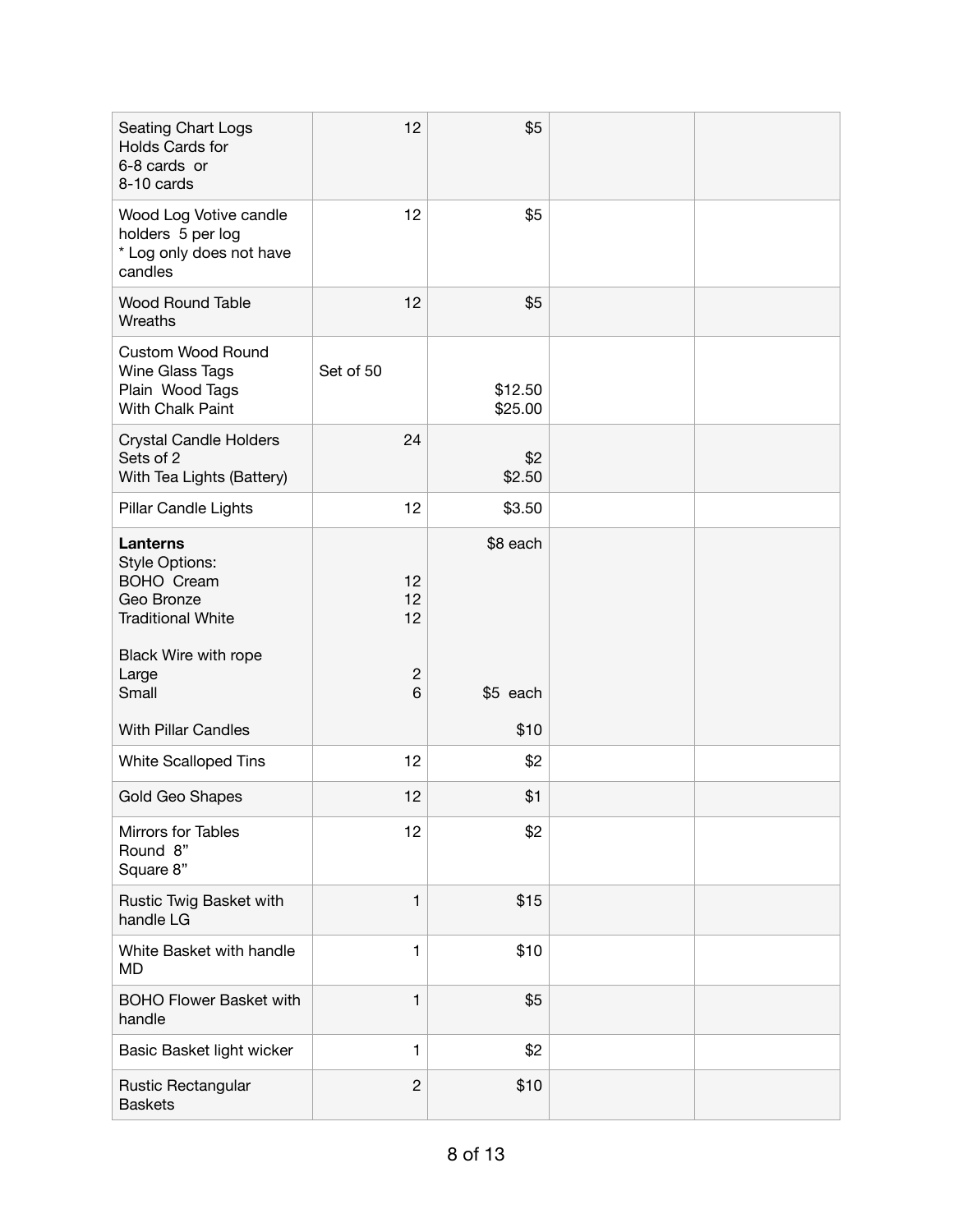| Tall Rustic grey Basket                                                                                                                        | $\mathbf{1}$                            | \$10                                                   |  |
|------------------------------------------------------------------------------------------------------------------------------------------------|-----------------------------------------|--------------------------------------------------------|--|
| Wooden Crates Set                                                                                                                              | 2 in Set                                | \$10                                                   |  |
| Wooden Card Box with<br>card banner                                                                                                            | $\mathbf{1}$                            | \$10                                                   |  |
| Contemporary Glass Card<br>Box<br>With Card Sign or<br>Mini Bunting that says<br>Cards                                                         | $\mathbf{1}$                            | \$10                                                   |  |
| Rustic Cage Bronze Card<br>Holder                                                                                                              | 1                                       | \$10                                                   |  |
| Shabby Chic Love Bird<br><b>Card Holder</b>                                                                                                    | $\mathbf{1}$                            | \$10                                                   |  |
| Globe                                                                                                                                          | $\mathbf{1}$                            | \$5                                                    |  |
| Encyclopedia Set Books                                                                                                                         |                                         | \$ per book<br>\$25 for set                            |  |
| <b>Metal Tubs</b><br>3 Round Lg, Med. Sm Set<br>Large Rectangular 2 set                                                                        |                                         | \$10 per set                                           |  |
| <b>Assorted Glass Vases</b>                                                                                                                    | 12                                      | \$1                                                    |  |
| <b>Assorted Mason Jars</b><br>Large Plain<br>Large with twine tops<br>Medium Plain<br>Medium with twine tops<br>Small Plain<br>Small Plain     | A dozen plus<br>in each size            | \$1.50<br>\$2.00<br>\$1.00<br>\$1.50<br>\$.75<br>\$.50 |  |
| Silver Goblets & Chalise                                                                                                                       |                                         | \$5                                                    |  |
| Vintage Silver Chalice<br><b>Tall Silver Martinis</b><br><b>Plain Bell Goblets</b>                                                             | 1<br>$\boldsymbol{2}$<br>$\overline{c}$ |                                                        |  |
| <b>Reception Items</b><br>After use items are placed back<br>in bins they came in dirty.<br>Price includes cleaning &<br>sanitizing after use. |                                         |                                                        |  |
| <b>Dinner Plates White</b>                                                                                                                     | 110                                     | \$1.50                                                 |  |
| Dinner Plate White with<br>Gold rim                                                                                                            | 20                                      | \$2.50                                                 |  |
| Small Plates white                                                                                                                             | 110                                     | \$1.00                                                 |  |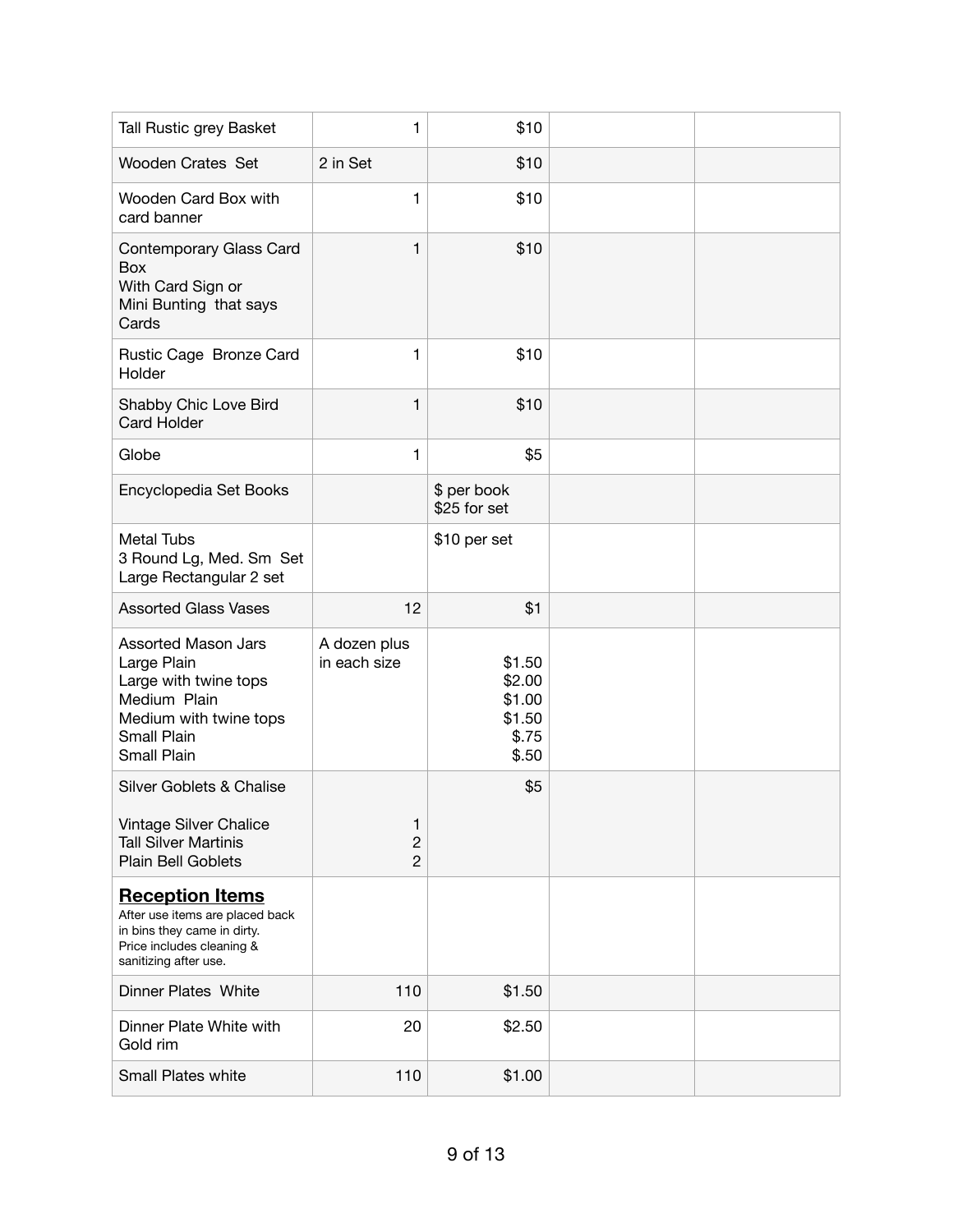| Small Plate white with<br><b>Gold Rim</b>                                                                | 20                                        | \$2.50                     |  |
|----------------------------------------------------------------------------------------------------------|-------------------------------------------|----------------------------|--|
| Bowls White                                                                                              | 110                                       | \$1.00                     |  |
| Forks - Dinner                                                                                           | 110                                       | \$0.50                     |  |
| Forks - Dessert                                                                                          | 200                                       | \$0.50                     |  |
| Knives                                                                                                   | 110                                       | \$0.50                     |  |
| Spoons                                                                                                   | 200                                       | \$0.50                     |  |
| <b>Champagne Glasses</b>                                                                                 | 120                                       | \$1.00                     |  |
| <b>Wine Glasses</b>                                                                                      | 110                                       | \$1.00                     |  |
| <b>Water Glasses</b>                                                                                     | 110                                       | \$1.00                     |  |
| Mugs                                                                                                     | 110                                       | \$1.00                     |  |
| <b>Dinner Basic Set:</b><br>White Dinner Plate, Dinner<br>Fork, Knife, Spoon, Wine<br>Glass, Water Glass | 110                                       | \$5.00 a setting           |  |
| Vintage Tea Cups<br>Assorted                                                                             | 75                                        | \$2.00                     |  |
| <b>BOHO Vintage Brown Tea</b><br>Pots                                                                    | 4                                         | \$2.00                     |  |
| Assorted Vintage China<br>plates                                                                         |                                           | \$1.00                     |  |
| <b>Assorted Vintage Silver</b><br><b>Trays</b><br>Small<br>Medium<br>Large & Tiers                       | See photo<br>online for<br>specific trays | \$1.50<br>\$2.00<br>\$3.00 |  |
| Mini Salt & Pepper Shaker<br>Set filled                                                                  | 16                                        | \$1.50                     |  |
| Coffee Urn                                                                                               | $\mathbf{1}$                              | \$15                       |  |
| Hot Water Urn                                                                                            | $\mathbf{1}$                              | \$15                       |  |
| 3 Gallon Drink Dispensers                                                                                | 3                                         | \$10                       |  |
| Wine Ice Bucket - Silver                                                                                 | 1                                         | \$5                        |  |
| Metal Spinning tray for<br>condiments, dips, chips                                                       | 1                                         | \$5                        |  |
| Metal Utensil Caddys Set<br>of 2 (Holds 4 types(                                                         | Set of 2                                  | \$10                       |  |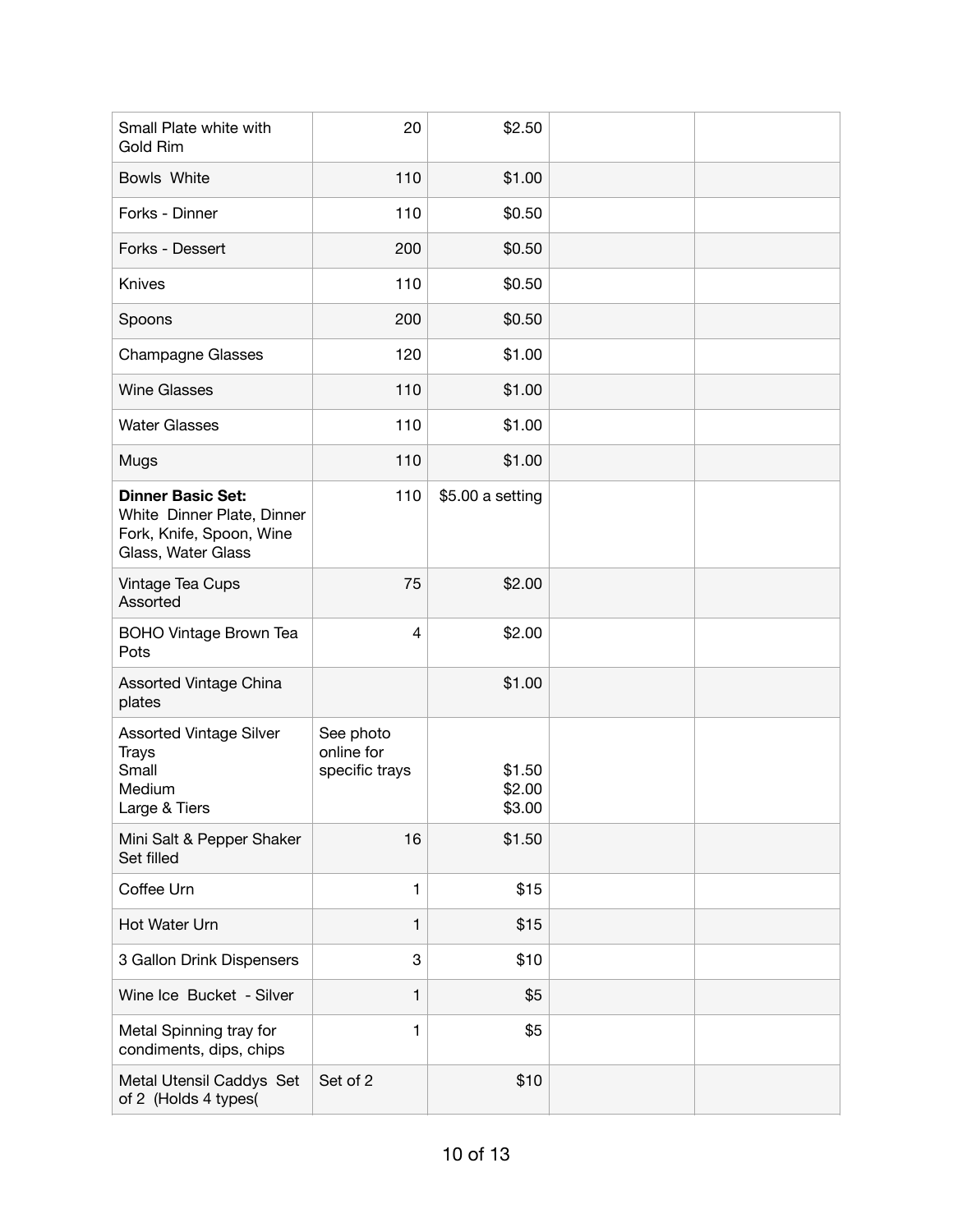| Glass Water Jug with lid<br>Serves <sub>6</sub>                                                                    | 12           | \$2.50        |  |
|--------------------------------------------------------------------------------------------------------------------|--------------|---------------|--|
| Glass Water Jug no lid<br>Serves 8-10                                                                              | 12           | \$2.50        |  |
| Chocolate Fountain<br>Does not come with<br>chocolate                                                              | $\mathbf{1}$ | \$30          |  |
| <b>Add On Services:</b>                                                                                            | per person   | \$3.50        |  |
| <b>Coffee Station</b><br>** Is not included in<br>Ultimate package                                                 |              |               |  |
| <b>Tea Station</b><br>** Is not included in<br>Ultimate package                                                    | per person   | \$4.50        |  |
| Hot chocolate Station<br>** Is not include in<br>Ultimate package                                                  | per person   | \$5.00        |  |
| <b>GAMES:</b><br>Games come with a yard<br>hand sanitizer holder.<br>*does not include hand<br>sanitizer.          |              |               |  |
| Bean Bag Games:<br>* Rustic Bean Bag Toss<br>* Bean Bag Toss  Glow<br>in the Dark<br><b>Baseball Bean Bag Toss</b> | 1 of each    | \$15 per game |  |
| <b>Ladder Toss</b>                                                                                                 | 1 set        | \$15          |  |
| Giant X O                                                                                                          | 1            | \$15          |  |
| Giant Jenga                                                                                                        | $\mathbf{1}$ | \$15          |  |
| Skittles toss gamefun<br>for groups                                                                                | 1 set        | \$15          |  |
| <b>Giant Chess</b>                                                                                                 | $\mathbf{1}$ | \$10          |  |
| <b>Giant Checkers</b>                                                                                              | $\mathbf{1}$ | \$10          |  |
| <b>Giant Bowling</b>                                                                                               | $\mathbf{1}$ | \$10          |  |
| <b>Giant Dominos</b>                                                                                               | $\mathbf{1}$ | \$10          |  |
| Yardzee/Farkle Dice Set                                                                                            | $\mathbf{1}$ | \$10          |  |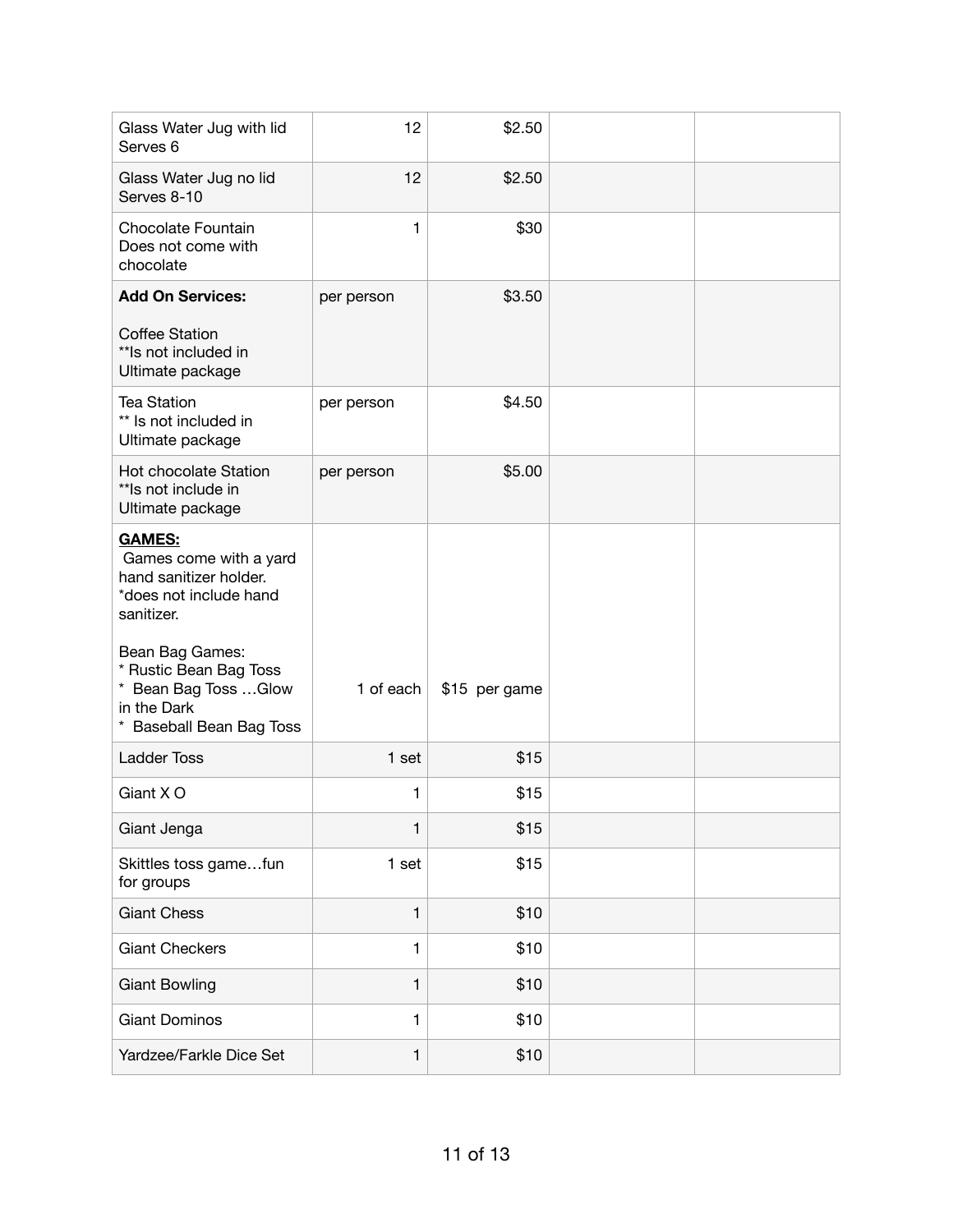| Tic Tack Toe Wood Stump<br>Games Set of 4                                                                         | 4                   | \$5           |  |
|-------------------------------------------------------------------------------------------------------------------|---------------------|---------------|--|
| <b>Sound Systems</b><br>Systems operate with Blue<br>Tooth or USB connect with<br>computer.                       |                     |               |  |
| Portable Ceremony or<br>Social Time System Blue<br>Tooth With cordless<br>Microphone                              |                     | \$75          |  |
| <b>Barn Dance Sound</b><br>System with large<br>speakers on tripods &<br>microphone                               |                     | \$200         |  |
| Projector & Screen                                                                                                | 1                   | \$100         |  |
| <b>ADD ON Services:</b><br>Not included in Ultimate<br>Packages                                                   |                     |               |  |
| <b>Steamer</b> with Jug of<br>distilled water                                                                     | 1                   | \$20          |  |
| <b>Bubble Machine with</b><br>1 large bottle Bubble juice                                                         | $\overline{c}$      | \$25          |  |
| <b>Heaters</b><br>with 1 Propane Tank                                                                             | 3                   | \$75          |  |
| <b>Tents</b><br>Tents are tall with peaked top.<br>Requires 48 hours notice. BUTH<br>team sets up and tears down. |                     |               |  |
| 10x20<br>10x10                                                                                                    | 4<br>$\overline{c}$ | \$250<br>\$50 |  |
| <b>Bernard Service</b>                                                                                            |                     |               |  |
| Parking lot to Ceremony<br>Reception back to Parking<br>Lot                                                       |                     | \$50          |  |
| On Call                                                                                                           | All day             | \$100         |  |